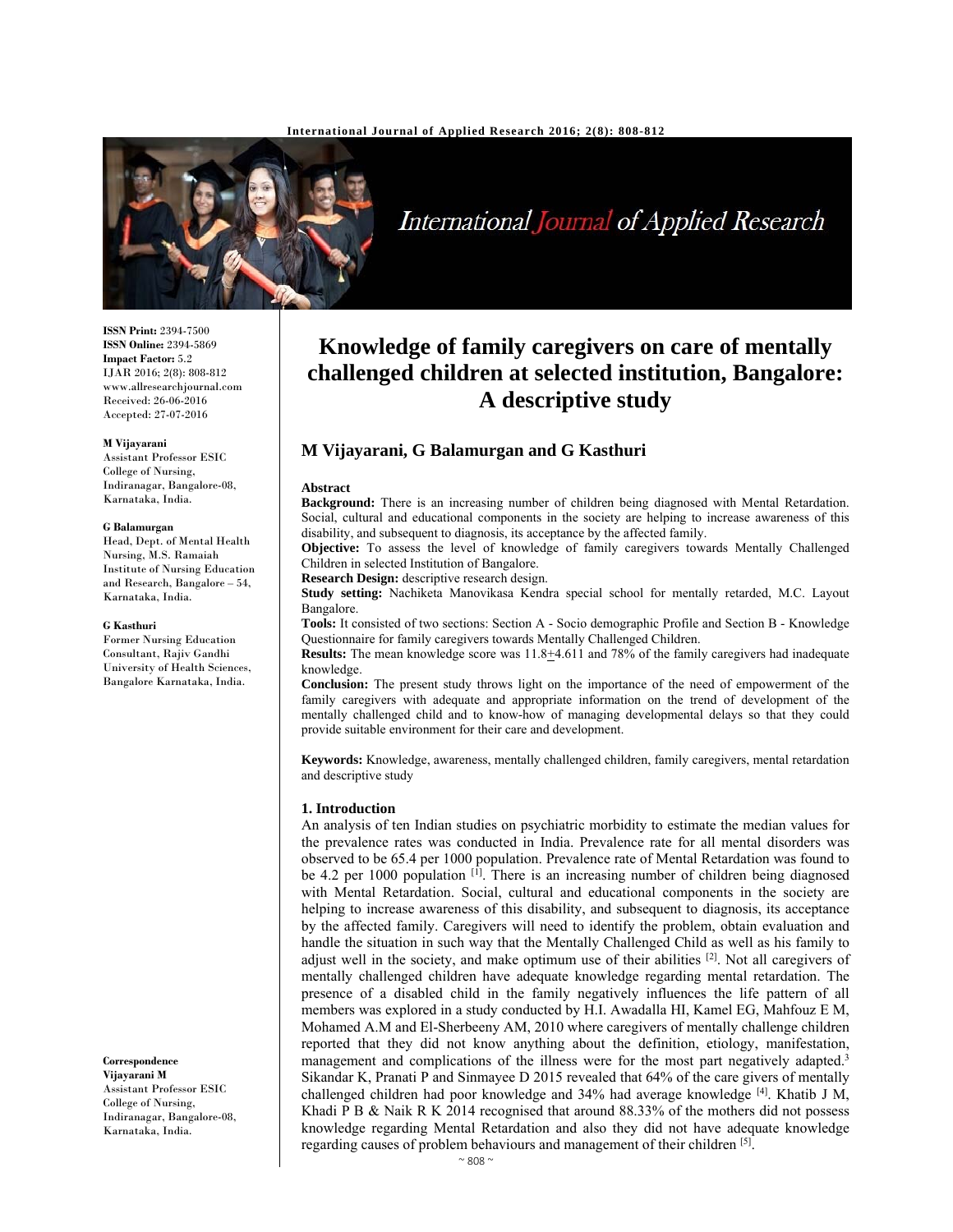Similar findings were reported by El-Ganzory GS, Abo El Matty G M & El- Reheem M 2013 [6]. Lin L P *et al.* 2011 identified that "menstrual pain", "age at menarche", "masturbation", "diet during perimenopause", and "publicly available reproductive health services" were issues in which caregivers lacked adequate knowledge and required further instruction [7]. Thus the above reviews suggests that there is an existing lack of knowledge among the family caregivers on care of mentally challenged children in variety of areas such as the definition, etiology, condition of disability, management, medications, basic care, menstrual hygiene, handling behaviour problems, facilities and benefits available for mentally challenged. Family is the child's best resource. Supporting the family and ensuring its emotional and physical health is an extremely important aspect of overall management. Caregiver's knowledge regarding disability enables better care and development of behaviour and management. Hence, this study was directed to explore the caregivers knowledge regarding care of mentally challenged children in the selected institution in Bangalore<sup>[5]</sup>.

## **2. Methods and materials**

**2.1 Statement of the problem:** A study to evaluate the level of knowledge of family caregivers towards Mentally Challenged Children in selected Institution, Bangalore.

**2.2 Objective:** To assess the level of knowledge of family caregivers towards Mentally Challenged Children in selected Institution of Bangalore.

**2.3 Research Design:** Descriptive research design was adopted for the present study.

**2.4 Study setting:** Nachiketa Manovikasa Kendra special school for mentally retarded, M.C. Layout Bangalore.

**2.5 Sampling:** Nachiketa Manovikasa School was selected for the study. After obtaining permission from the special schools the data collection procedure was initiated. Family caregivers were first informed of the study by the school principal and then by the researcher during a parents meeting day. After obtaining the willingness of the caregivers who fulfilled the selection criteria, 50 family caregivers were selected for the study.

**2.6 Tools:** It consisted of two sections: Section A- Socio demographic Profile and Section B **-** Knowledge Questionnaire for family caregivers towards Mentally Challenged Children. The researcher developed the knowledge questionnaire. The questionnaire consisted of 30 multiple choice questions. Each question had 4 choices with one correct answer. There were 5 dimensions such Concept of mental retardation, assessment and management, basic child care, behaviour modification, sexual issues and prevention of sexual abuse and government concessions and benefits for mentally challenged. Each correct answer was given the score of one; and the wrong answer was given zero. The total score ranges from 0-30 and the following categories were made based on the score Scores <50%- Inadequate knowledge, Scores 50% -75%- Moderately adequate knowledge and Scores >75%- Adequate knowledge

### **3. Results Section I:** Sociodemographic data

**Table 1:** Frequency and percentage distribution of family caregivers in terms of age, gender, relationship with the child, level of Mental Retardation of the child and associated problems of the

child. n=50

| S. No          | <b>Variable</b>              | F              | $\frac{0}{0}$ |
|----------------|------------------------------|----------------|---------------|
| 1              | Age                          |                |               |
|                | $a.27 - 32$                  | 7              | 14%           |
|                | $b.33 - 38$                  | 17             | 34%           |
|                | $c.39-44$                    | 17             | 34%           |
|                | $d.45 - 50$                  | 9              | 18%           |
| $\overline{2}$ | Gender                       |                |               |
|                | a. Male                      | 14             | 28%           |
|                | b. Female                    | 36             | 72%           |
| 3              | Relationship with the child  |                |               |
|                | a. Father                    | 14             | 28%           |
|                | b. Mother                    | 36             | 72%           |
|                | Degree of retardation        |                |               |
| 4              | a. Mild                      | 21             | 42%           |
|                | b. Moderate                  | 29             | 58%           |
|                | Associated problems          |                |               |
|                | 1. Epilepsy                  | 17             | 34%           |
| 5              | 2. Behvaiour Problem         | 14             | 28%           |
|                | 3. Visual impairment         | 5              | 10%           |
|                | 4.Physical impairment        | 6              | 12%           |
|                | 5. Speech delay              | $\overline{2}$ | $4\%$         |
|                | 6. Hyper active              | $\overline{2}$ | 4%            |
|                | 7. Learning disability       | 1              | 2%            |
|                | 8. Behaviour Problem,        |                | 4%            |
|                | Visual & hearing impairment. | 2              |               |
|                | 9. Nil                       | $\mathbf{1}$   | 2%            |

The family caregivers were well distributed across the age spectrum. In the present study 14% of the family caregivers belonged to the age of 27-32, 34% of them were between 33yrs -38yrs, 34% of them belonged to the age group of 39- 44yrs and 18% of them belonged to the age group of 45yrs – 50yrs. Majority of the caregivers were found in the age group of 33-38 (34%) and 39-44(34%). Among the family caregivers 28% were males and the remaining 72% were females. Among the family caregivers 28% were fathers and the remaining 72% were mothers. 42% of the children of the family caregivers belonged to mild Mental Retardation and 58% of the children belonged to moderate Mental Retardation. Majority of Mentally children of the family caregivers belonged to moderate Mental Retardation. the associated problems identified were Epilepsy (34%), Behaviour problem (28%),Visual impairment(10%), Physical impairment (18%), Speech delay (10%), Hyperactive (4%), learning disability (1%), Behaviour Problem, Visual impairment  $\&$  hearing impairment (4%) and Nil (2%). Majority of the Mentally Challenged Children of the family caregivers are suffering from Epilepsy (34%) and behaviour problems (28%).

Section II: Level knowledge of family caregivers on the care of mentally

**3.1 Challenged children:** The objective of the present study was to assess the level of knowledge of family caregivers towards Mentally Challenged Children.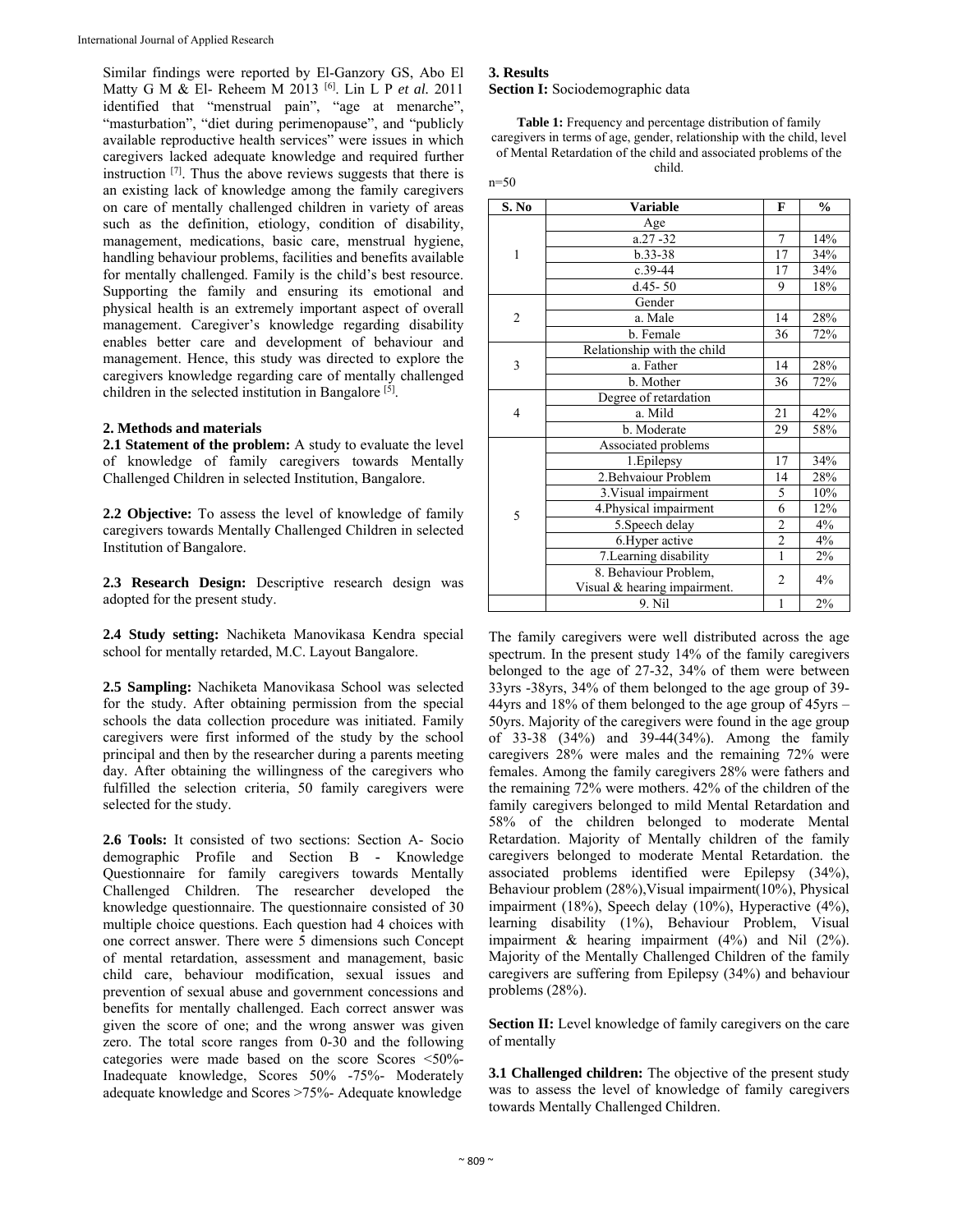**Table 2:** Maximum score, mean scores, mean percentage and standard deviation of knowledge scores of the family caregivers  $N = 50$ 

| S. No | <b>Component</b> | Maximum<br>score) | <b>Mean</b><br>knowledge scores . | $\frac{0}{0}$<br>mean<br>0t | Standard<br>deviation |
|-------|------------------|-------------------|-----------------------------------|-----------------------------|-----------------------|
| . .   | --<br>nowledge   |                   | . 0                               | 30.33<br>.                  | 1.011                 |

**Table 3:** Level of knowledge of family caregivers on the care of Mentally Challenged Children

|              | <b>Level of Knowledge</b>   |               |                                      |      |                           |               |  |
|--------------|-----------------------------|---------------|--------------------------------------|------|---------------------------|---------------|--|
| Group        | <b>Inadequate Knowledge</b> |               | <b>Moderately adequate Knowledge</b> |      | <b>Adequate Knowledge</b> |               |  |
|              |                             | $\frac{0}{0}$ |                                      | $\%$ |                           | $\frac{0}{0}$ |  |
| Experimental | 39                          |               |                                      | 20   |                           |               |  |

The mean and mean percentages were calculated to assess the level of knowledge. The knowledge questionnaire had 30 items on multiple choice questions format. Each question had four distracters and among them only one was the correct answer. Each correct answer was given 'one' mark. Thus maximum score a subject could get on knowledge questionnaire was 'thirty'. The mean knowledge score was 11.8 and the mean percentage was 39.33%. The mean knowledge score (39.33%) showed that they had inadequate knowledge. Majority of 78% of the family caregivers had inadequate knowledge, 20% had moderately adequate knowledge and only 2% of the family caregivers had adequate knowledge.

### **4. Discussion**

Approximately half of the family caregivers 34% participated in the study were between the age group of (33- 38yrs). A higher percentage of the family caregivers were in the age group of 33-38yrs.A lesser percentage of family caregivers, 14% were in the age group of 27 -32years. These findings were consistent with study conducted by Radojichich D D 2014 where in the mean age of the mothers participated in the study was  $35.6$  years  $[8]$  and by Awadalla HI, Kamel EG, Mahfouz E M, Mohamed A.M and El-Sherbeeny AM, 2010 where the mean age was 39.2 (SD 5.3) years [3]. These study findings were contradicting to the study conducted by Jafta 2008 where a majority of 30.6% of the parent's age were above 50 years [9] and Chirwa, Esther 2009 [10]. Also dissimilar with Jacob D 2012 where in (68.33%) were in the age group of 39 years and above [11]. Also dissimilar with Sikandar K, Pranati P, Sinmayee D 2015 in which most 27(54%) of the caregivers were found in the age group  $41-50$  years  $^{[4]}$ .

Majority of the family caregivers around 72% who participated in the study were females. Whereas a less percentage of the family caregivers (28%) were males. The present study finding is consistent with a study conducted by Thengal N 2013  $[12]$  where in a majority of 56% of the caregivers were females and with Radojichich D D 2014 where in a majority of 76% of the respondents were females [8].

A high percentage of the family caregivers (72%) participated in the study were mothers and 28% were fathers. This study finding was similar to the study finding conducted by Thengal N 2013<sup>[12]</sup> where in a majority of 56% of the caregivers were mothers.

Majority of the Mentally Challenged Children (58%) of the family caregivers were having moderate Mental Retardation. This study finding is similar to a study conducted by Kuppusamy, Baskar BN, Narayan JN, Nair D 2012, where about half (48.5%) of the clients had a mild degree of retardation [13]. similar findings of 31 children (29.8%) had mild ID, 46 (44.2%) had moderate ID was reported by

Lakhan R and Sharma M 2010 [14]. and by Prakash J, Sudarsanan S, and Prabhu H.R.A. 2007 where in majority 19 (79.2%) of the children participated in the study were having moderate Mental Retardation and Mild 11 (50%) <sup>[15]</sup>. Contradictory study was reported by Sahay A, Prakash J, Khaique A And Kumar P 2008 where majority participated in the study were having mild Mental Retardation [16].

The associated problems identified in the study are Epilepsy (34%, 28%), Behaviour problem (28%, 26%), Visual impairment (10%, 6%), Physical impairment (18%, 12%), Speech delay (10%, 4%), Hyperactive (4%, 2%) and learning disability (1%, 2%). This study shows that majority of the Mentally Challenged Children were suffering from epilepsy and behavioural disorder. This study finding is consistent by a study conducted by Kuppusamy, Baskar BN, Narayan JN, Nair D 2012 where epilepsy is identified as the associated problem (8.7%) next to cerebral palsy [13] Lin L P *et al.* 2011 revealed health issues for people with ID include respiratory problems, gastrointestinal disorders, challenging behavioural problems, and neurological conditions [7]. The presence of an additional disability along with ID, such as cerebral palsy, epilepsy, mental illness, or Down syndrome was present in 39 children (37.5%) was also reported consistently with Lakhan R and Sharma M 2010  $[14]$ . Similar finding was reported by Ganesh K S 2008 in which most common type of disability among the disabled was mental disability (22/60) followed by loco motor  $(17/60)$ , hearing  $(13/60)$ , speech (12/60) and visual (10/60) disability. 80% (48) of the disabled had single disability and the rest 20% had multiple disabilities. Consistent finding was also reported by Raina, S. K., Razdan, S., & Nanda, R. (2012) 69% had other neurodevelopment disabilities including motor, seizure, vision and/or hearing disorders [17]. Also Singh T K, Indla V and Indla, R R 2008 reported that a majority of 59 (90.80%) of the caregivers reported comorbid conditions in their children [18].

The study finding is contrary to a study conducted by kumar S G *et al.* 2008, where in all the disabled subjects were previously diagnosed with one or the other mental ailment, viz., affective disorders (7), Mental Retardation (3), neurosis (9), schizophrenia (1), alcohol addiction (4) except for fits  $(3)$  <sup>[19]</sup>. Also Majority of the disabled had joint pain and backache (35, 58.3%). Hypertension was present in 30% (18) followed by asthma/COPD in 15% (9), diabetes mellitus and fits in 10% (6) and heart problems in 5% (3) of the disabled was reported by Ganesh KS 2008<sup>[20]</sup>.

Sikandar K, Pranati P and Sinmayee D 2015, reported similar finding in his study that the overall mean score in the pretest was (11.38±2.64) which is 37.93% of the total score revealing that the caregivers had poor knowledge regarding care of MR children. The level of knowledge of the caregivers reveals that in pre-test, 2% of the caregivers had very poor knowledge and 64% of them had poor knowledge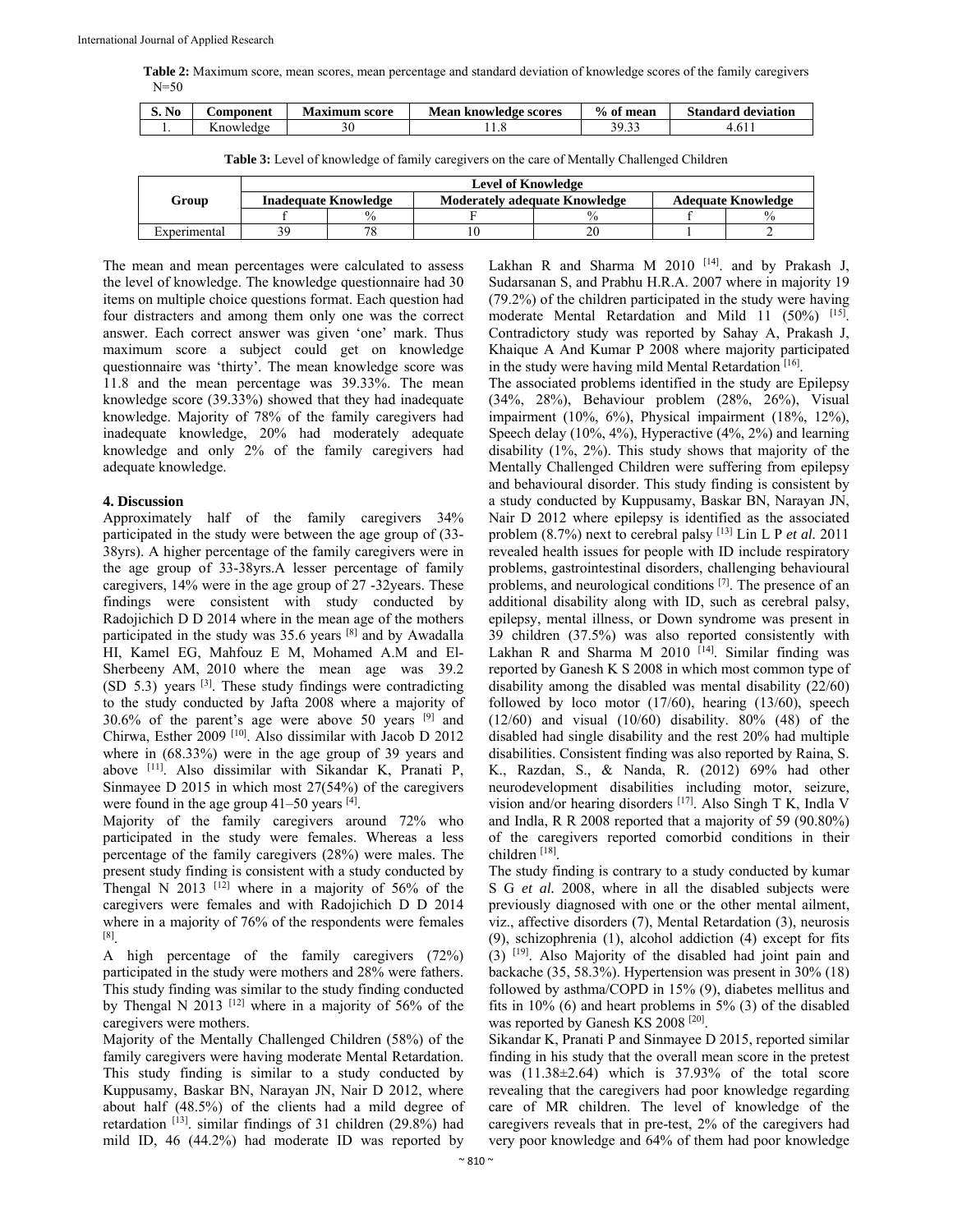whereas only  $34\%$  had average knowledge  $[4]$ . Similar Studies were reported by Lakhan R, Sharma M. 2010. Both groups lack information and have misconceptions and misperceptions  $^{[21]}$  and Jacob D 2012 where in  $(86.7%)$ mothers had inadequate knowledge and 13.3% had moderate knowledge [11].

This study findings are similar to a study conducted by John B 2012, In the pre-test, 8 (13.33%) had poor knowledge, 52(86.67%) had average knowledge and none had good knowledge scores on identification of signs and symptoms of mental retardation  $^{[22]}$  Also supported by John B 2012 [22]. There is a need for intense focus and drive towards creating awareness among families of mentally challenged children. Structured teaching programme can be conducted at the special schools to sensitize the family caregivers of the information. Various print and non-print modes are to be used for this purpose so that even illiterate persons will benefit from the information provided. The finding is contradictory to a study conducted by Khatib J M and Khadi, P B 2014, it was identified that 73.3 per cent mothers had high score on knowledge regarding mental retardation, 25 per cent medium and 1.67 per cent with low knowledge [5].

## **5. Conclusion**

The present study throws light on the importance of empowerment of the family caregivers with adequate and appropriate information on the trend of development of the mentally challenged child and to know-how to manage developmental delays; so that they could provide suitable environment for their care and development.<sup>5</sup> Therefore caregivers of Mentally Challenged Children require a lot of help to acquire knowledge, and competence in building up the desirable behavior of their children and proper development in their children. Thus there is a need to educate family caregivers.

# **6. References**

- 1. Murali Madhav S, Murali MS. Indian J Community Med. 2001; 26:10-12. http://www.indmedica.com/journals.php?journalid=7&is sueid=44&articleid=549&action=article (2001).
- 2. Farheen A, Sanjay Dixit SB, Bansal VY, Farheen A, Dixit S, Bansal SB, *et al.* Indian J Pract Dr. 2008; 5:11- 12.

http://www.indmedica.com/journals.php?journalid=3&is sueid=133&articleid=1757&action=article (2008).

- 3. Awadalla HI, Kamel EG, Mahfouz EM. Determinants of maternal adaptation to mentally disabled children in El Minia, Egypt. 759-764.
- 4. Kumar Sikandar, Parida Pranati D. Effectiveness of Structured Teaching Programme (STP) on Knowledge Regarding Care of Mentally Retarded Children among the Caregivers in a Selected Special Institution, at Chetana, Bhubaneswar, Odisha. Int J Nurs Care. 2015; 3:18-22.
- 5. Khatib JM, Khatib PB. Parental knowledge regarding mental retardation and special education. Karnataka J Agric Sci. 2014; 27:372-374.
- 6. El-Ganzory GS, Abo El Matty GM, AbdelRahman M. Effect of counseling on patterns of care, stress and life burden on parents of mentally retarded children. Life Sci J. 10: 1850-1858.

http://www.lsj-

marsland.com/uploadfiles/AB18b420130912152557/B0 2228-lsj-part20130912.pdf. (2013).

- 7. Lin L-P, Lin P-Y, Hsu S-W *et al.* Caregiver awareness of reproductive health issues for women with intellectual disabilities. BMC Public Health. 11:59. http://www.biomedcentral.com/1471-2458/11/59 (2011).
- 8. Dimitrova-Radojichich D, Chichevska-Jovanova N. Parents attitude: inclusive eduaction of children with disability. Int J Cogn Res Sci Eng Educ. 2014; 2: 3-18.
- 9. Nontuthuzelo Confidence Jafta. Knowledge levels of mentally disabled persons regarding sexuality and HIV /AIDS. University of Johannesburg,
- https://ujdigispace.uj.ac.za/handle/10210/3320 (2008). 10. Chirwa E. A study to determine the knowledge and attitude of parents/Guardians towards the Mentally retarded: A case for Chainama centre. University of
- Zambia, 2000. 11. Jacob D. A quasi Experimental study to evaluate the effectiveness of the structured teaching programme on the familial concerns among the mothers of the mentally challenged children in the selcted special schools in Bangalore, Karnataka. Bangalore, Karnataka. Rajiv Gandhi University of Health sciences, 2012.
- 12. Niranjan Thengal. Attitude of Parents and family members towards their mentally retarded children in Assam. Int J Behav, social movemnet Sci 2013; 02:196- 210.
- 13. Bala Baskar Kuppusamy JNN, DNN. Awareness among Family Members of Children with Intellectual Disability on Relevant Legislations in India. Disabil CBR Incl Dev 2012; 23:92-99.
- 14. Lakhan R. Behavioral management in children with intellectual disabilities in a resource-poor setting in Barwani, India. Indian. J Psychiatry. 56:39-45. http://shibboleth.ovid.com/secure/?T=JS&CSC=Y&NE WS=N&PAGE=fulltext&D=emed11&AN=2014054808 http://sfx.kcl.ac.uk/kings?genre=article&atitle=Behavior al+management+in+children+with+intellectual+disabilit ies+in+a+resource-

poor+setting+in+Barwani,+India&title=I (2014).

- 15. Prakash J, Sudarsanan S, Prabhu HRA. Study of Behavioural Problems in Mentally Retarded Children. Delhi Psychiatry J. 2007; 10:40-45.
- 16. Sahay A, Prakash J, Khaique A. Parents of Intellectually Disabled Children. A Study of Their Needs and Expectations. Ijhssi Org; 2008; 2:1-8, http://www.ijhssi.org/papers/v2(7)/Version- /A02730108.pdf.
- 17. Sunil Kumar Raina, Sushil Razdan RN, Prevalence of mental retardation among children in RS Pura town of Jammu and Kashmir. Ann Indian Acad Neurol. 2012; 15:23-26, http://doi.org/10.4103/0972-2327.93271.
- 18. Singh TK, Indla V, Indla RR. Original Ar ti cle Impact of Disability of Mentally Retarded Persons on their Parents. 2008, 30.
- 19. Ganesh Kumar S, Acharya Das, Bhandary PV, Shashi Joyce Soans HN, Harsha Kumar MSK. Prevalence and pattern of mental disability using Indian disability evaluation assessment scale in a rural community of Karnataka. Indian J Psychiatry. 2008; 49:19-23.
- 20. Ganesh KS, Das A, Shashi JS. Epidemiology of disability in a rural community of Karnataka. Indian J Public Health. 2008; 52:125-129.